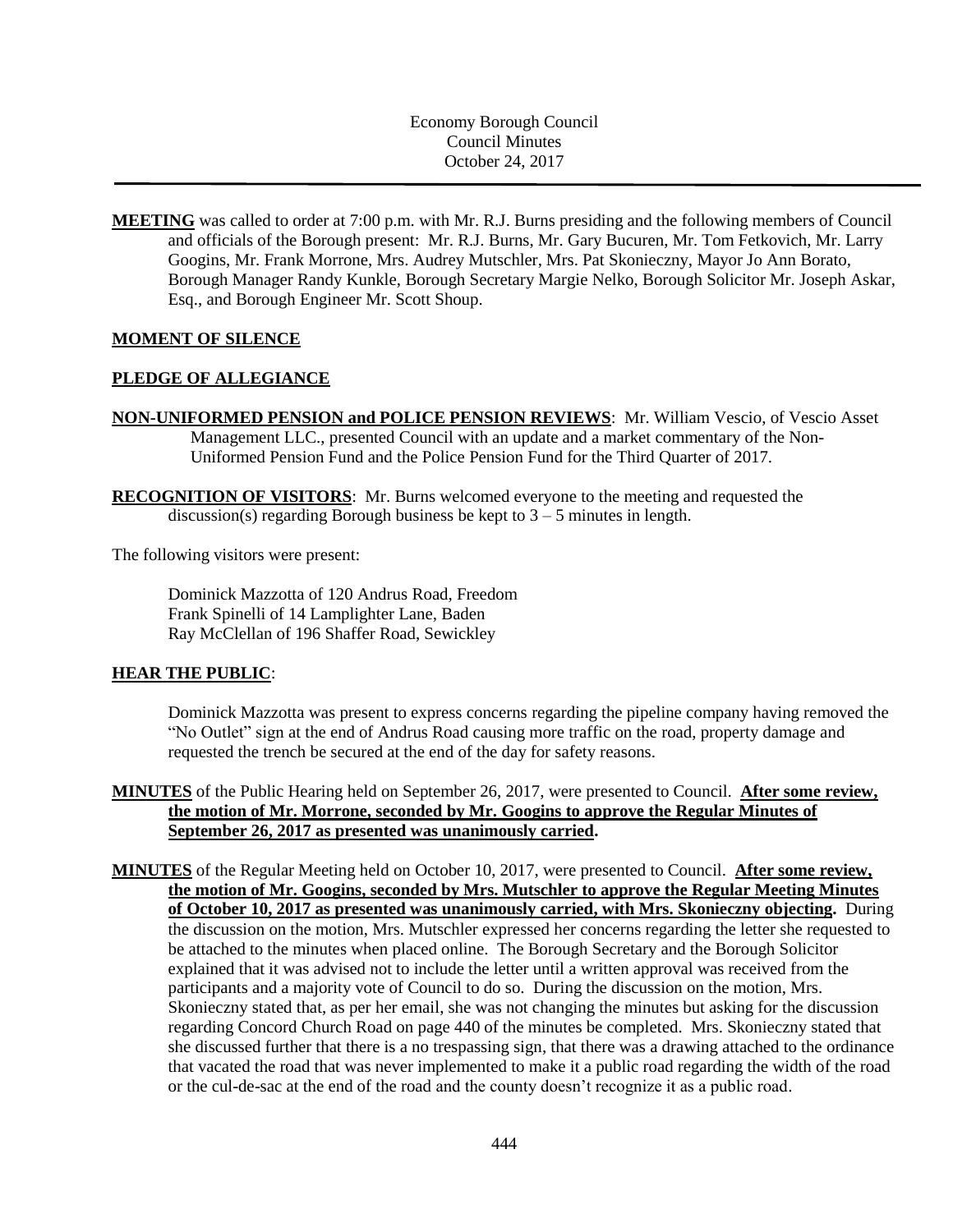**FINANCE COMMITTEE**: Mr. Bucuren, Chairperson of the Finance Committee, presented Council with the Budget Report and the Treasurer's Report for the month of September 2017. After some review, these reports were ordered received and filed.

# **ORDINANCE COMMITTEE**: No Report.

**PARKS and RECREATION COMMITTEE**: Mr. Fetkovich, Chairperson of the Parks and Recreation Committee, presented Council with an update resulting from the meeting with Pittsburgh Area Game Time Playgrounds and thanked everyone who attended. Mr. Fetkovich provided a breakdown of two (2) options for equipment and the costs for each. Members of Council discussed the timeframe for a purchase to qualify for the grant, the expense of the ground preparations/installation being done in 2018, if there is any more Borough funding available to help more and if the Borough would qualify for Community Development funding. **After some review and discussion, the motion of Mr. Fetkovich, seconded by Mr. Bucuren to implement the purchasing of playground equipment up to a maximum of \$55,000.00 of Borough funding (\$110,000.00 before the grant) was unanimously carried.**

# **PROPERTY and BUILDING COMMITTEE**: No Report.

# **PUBLIC SAFETY COMMITTEE**: No Report.

- **PUBLIC WORKS (PW) COMMITTEE**: Mrs. Mutschler, Chairperson of the Public Works Committee, presented Council with updates regarding the following issue(s):
	- 1. Public Works Bi-monthly Reports After some review and discussion, these reports were ordered received and filed.
	- 2. Shirts and Coats Mrs. Mutschler presented Council with an update regarding the results of winter jackets and shirts for the public works department employees. **After some review and discussion, the motion of Mrs. Mutschler, seconded by Mrs. Skonieczny to proceed and get the winter jackets updated, buy five (5) tee-shirts and two (2) sweatshirts a piece not to exceed \$1,500.00 was unanimously carried.**
	- 3. Park Quarry Road Winter Maintenance Mrs. Mutschler stated that New Sewickley Township has approached our Public Works Department regarding salting Park Quarry Road and then receiving reimbursement for the salt. Mrs. Mutschler expressed concerns regarding a lack of agreement(s) for the road(s) that we salt for other municipalities in case of any property damage. Members of Council discussed if the Public Works Department has time to do this, the steepness of the road and if there is a sufficient turn around area for the larger trucks. The Borough Manager and the Public Works Foreman will create a list of road names to forward to the Borough Solicitor. The Borough Solicitor stated that a one (1) page indemnification can be drafted.
	- 4. Employee Availability for Snow Removal Mrs. Mutschler presented Council with an overview of a potential issue with only having six (6) employees available for snow removal. Mrs. Mutschler stated that she has their work/vacation schedules and it may pose issues due to reducing the number of available employees because of entitled vacation time that must be used by the end of the year. Members of Council discussed the possibility of advertising for part-time seasonal help and that something should be put together for the next meeting. Mr. Burns asked the Borough Manger to contact the union to see if there is anyone available to help and once approved placing it on the Borough sign and website.
	- 5. Public Works Contract This matter will be discussed in executive session.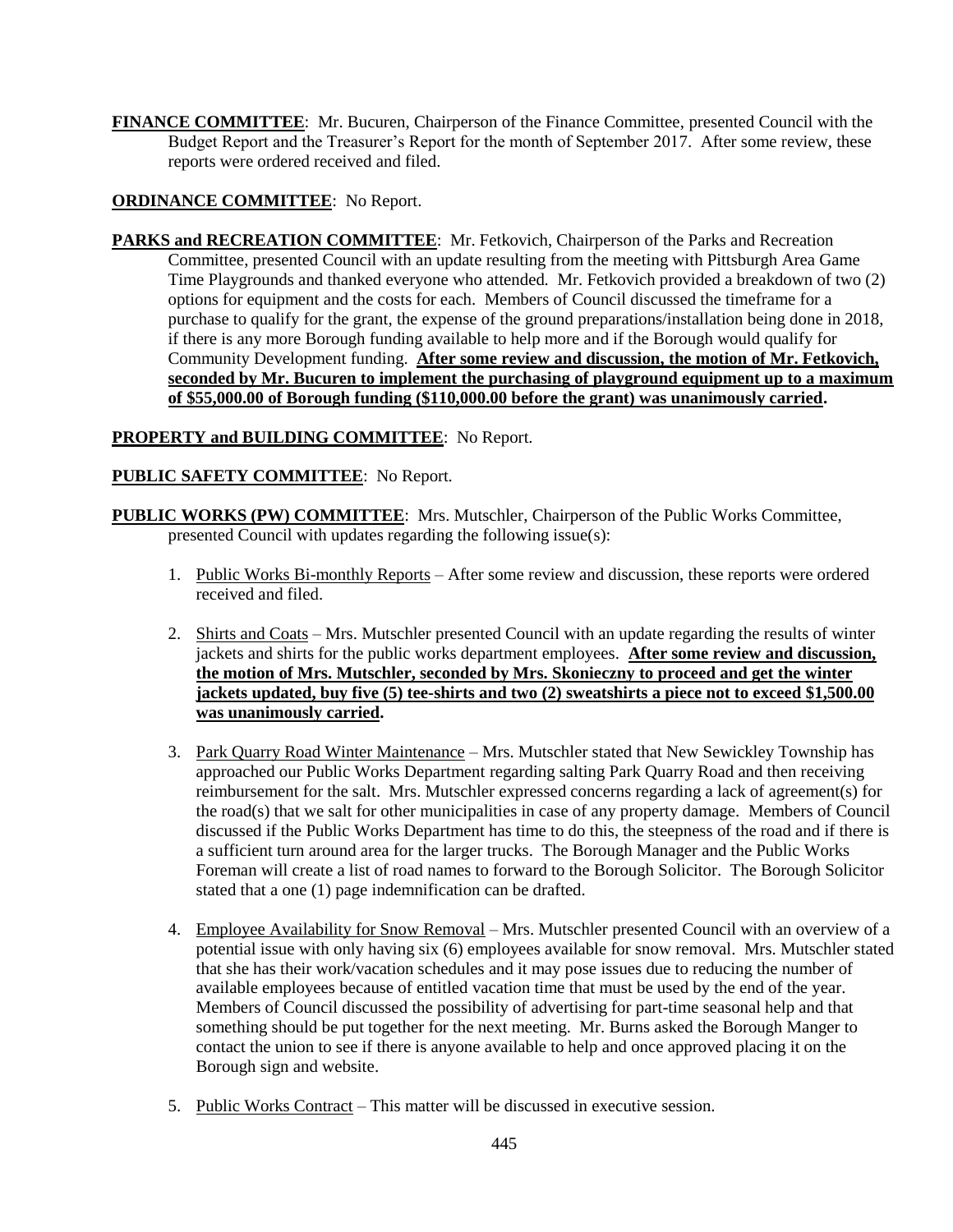**MAYOR'S REPORT**: Mayor Borato presented Council with information and/or updates regarding the following issues:

- 1. Video Camera/DVR Replacements The Mayor stated that Chief O'Brien has signed the agreement with Vector Security with the specs outlined from Council at the last meeting and it will hopefully be installed soon.
- 2. Volunteer Firefighter Tax Credit Guidance (Act 172-2016) The Mayor stated that a copy of the guidance document from the DCED was distributed to Council for review. The Mayor stated that an updated active firefighter list has been received from Chief Thomas and reviewed two (2) different examples of the costs involved in granting an Earned Income Tax break. The Mayor requested the Borough Solicitor bring more information to Council regarding this matter, and for this topic to be placed under her report for the next meeting agenda.
- 3. Knox Boxes The Mayor presented Council with an overview of the Ordinance that Baden Borough and New Sewickley Township have adopted regarding this matter. Members of Council discussed concerns regarding them being mandatory for both commercial and residential, that commercial properties would be mandated, residential properties would be optional and if an ordinance can be modified to fit our needs. Chief Thomas stated that the Knox Boxes are mainly for commercial use, but he has had two to three (2 -3) residents wanting them. The Mayor asked the Borough Solicitor to prepare an example ordinance for Council's review and requested this topic to be placed under her report for the next meeting.

**SOLICITOR'S REPORT**: The Borough Solicitor presented Council with updates regarding the following issue(s):

- 1. Skonieczny Lawsuit No update at this time.
- 2. Economy Borough Volunteer Fire Department Tax Exoneration Request The Borough Solicitor stated that Beaver County denied the request because the municipality and the school district did not have a chance to accept or deny the request. It is the policy of Beaver County to not act on an exoneration until they hear from both the municipality and the school district. The Borough Solicitor explained the differences in tax exonerations and tax exemptions, why other vacant owners can not apply for the same and what would qualify the fire department for a tax exemption. Members of Council discussed if the taxes have been paid for 2015, 2016 and 2017, that the Borough could notify Beaver County separately from the school district and that this would be a yearly request until such time the fire department acquires a tax exemption.
- **ENGINEER'S REPORT** The Borough Engineer presented Council with updated information regarding the speed humps on Harmony Road. Members of Council discussed whether to add a fourth  $(4<sup>th</sup>)$  speed hump or move the third  $(3<sup>rd</sup>)$  speed hump closer to the Baden Borough line and the costs of adding a fourth  $(4<sup>th</sup>)$ speed hump. **After some review and discussion, the motion of Mrs. Mutschler, seconded by Mr. Bucuren to add the speed humps to Harmony Road and put the fourth (4th) one down toward Baden was unanimously carried.**

## **OLD BUSINESS**:

1. Boy Scout Newspaper Recycling Bin Request – The Borough Manger stated that this is still in progress and will keep Council updated.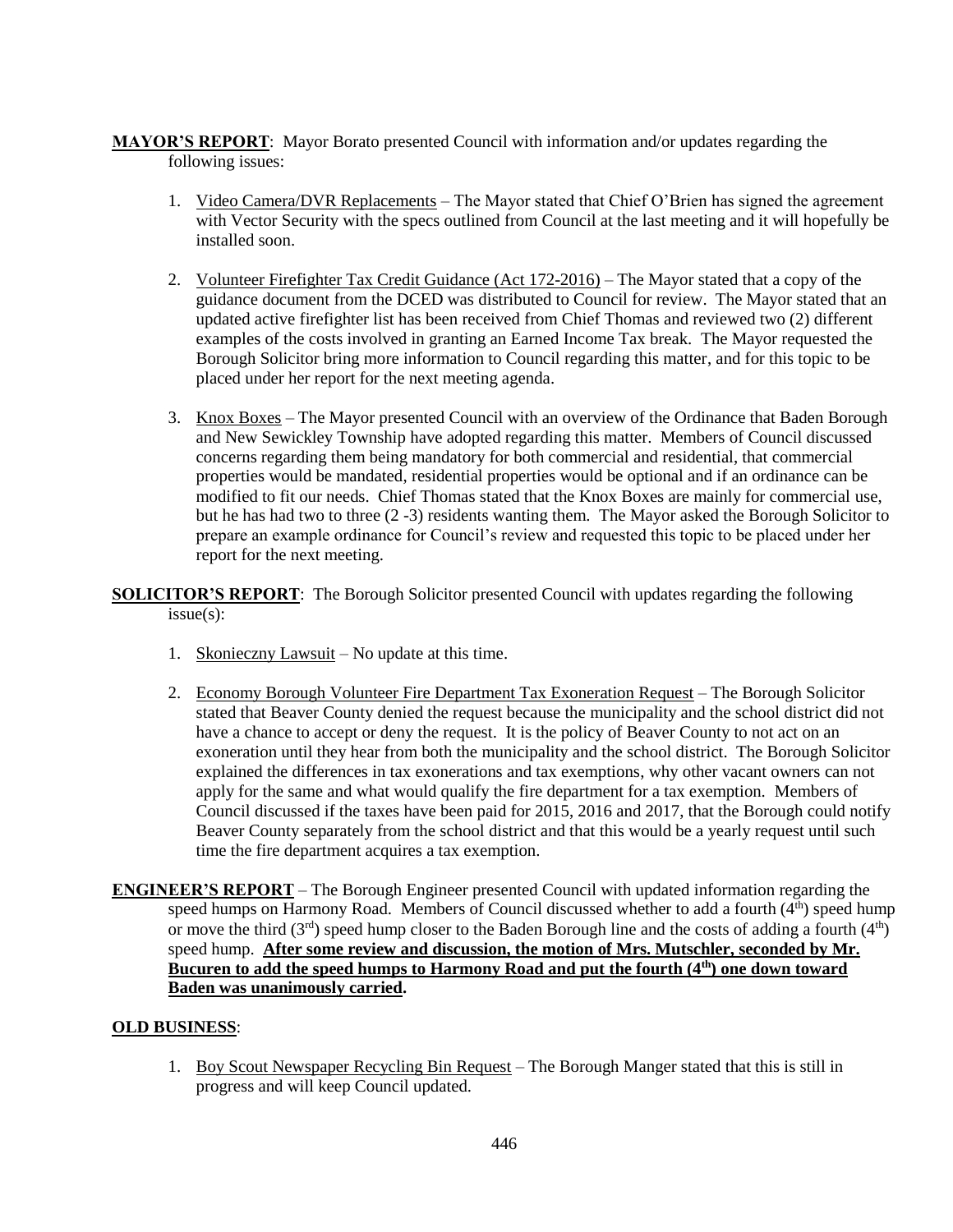- 2. Economy Borough Volunteer Fire Department Tax Exoneration Request This matter was discussed under the Solicitor Report.
- 3. Public Works Contract This matter was discussed under Public Works Committee portion of the meeting.
- 4. Fee Resolution This matter is still on hold while waiting for input from the Planning Commission.
- 5. New F350 Pickup Truck This matter is on hold while waiting for question(s) from the dealership(s) to be answered.
- 6. Petty Cash Policy This was forwarded to the Finance Committee for review, no update at this time.
- 7. Piano Disposal The piano has been placed on Craig's List and there is a person interested in taking the piano. The Borough Manager explained that there is an ordinance that states if the Property Committee determines the excess property is worth less than \$200.00 then the committee can dispose of it however they see fit. **After some review, the motion of Mr. Bucuren, seconded by Mr. Fetkovich to sell the piano for \$1.00 was unanimously carried.**
- 8. 2017-2018 Salt Contract Bid(s) The Borough Manager reviewed the past practice of placing bids with both the Beaver County Regional Council of Governments (BCRCOG) and the state. The 2017- 2018 Salt Bid results revealed that the BCRCOG low bidder for liquid salt is Cargill, Inc. at \$62.65 per ton, and that the low bidder for rock salt is Morton Salt, Inc. at \$55.95 per ton. The recommendation to purchase the required sixty percent (60%) from BCRCOG and then purchase the remaining quantities from the state low bidder. The Borough is locked into an agreement with the state at which time a bid request is submitted. The BCRCOG requires a written agreement acceptance by motion. **After some review and discussion, the motion of Mr. Fetkovich, seconded by Mr. Morrone to accept BCRCOG 2016-2017 bids for salt from Morton Salt, Inc. in the amount of \$55.95 per ton, and the bid for liquid salt from Cargill, Inc. at \$62.65 per ton was unanimously carried.** Mr. Fetkovich stated that the BCRCOG is an excellent group and invites anyone from Council to attend the meetings, it is an excellent group of people who are able to have a healthy conversation, agree to disagree and then move on and it is the most positive community meeting he has ever been to.

## **NEW BUSINESS**: None

## **OTHER BUSINESS**:

- 1. Economy Borough Municipal Authority Minutes The minutes of September 19, 2017 were distributed to Council.
- 2. Recreation Board Vacancies Mr. Fetkovich stated that the Borough Manager placed the Recreation Board vacancies in the Fall/Winter Economy Connection. The Recreation Board is looking for some new faces with new ideas who is willing to help re-establishing some old programs.
- 3. Northern Lights Shopping Center (NLSC) Violations Mrs. Mutschler stated that everyone should have received and read their newspaper today regarding the article on NLSC, the machinery being pulled, and no work being done. (Mr. Burns excused himself from the meeting at this time). Mrs. Mutschler expressed concerns regarding the last correspondence received was about dealing with asbestos, the whole plaza is one big violation and our Code Enforcement Officer (CEO) needs to do his job in citing them. Members of Council discussed the length of time it has been since the